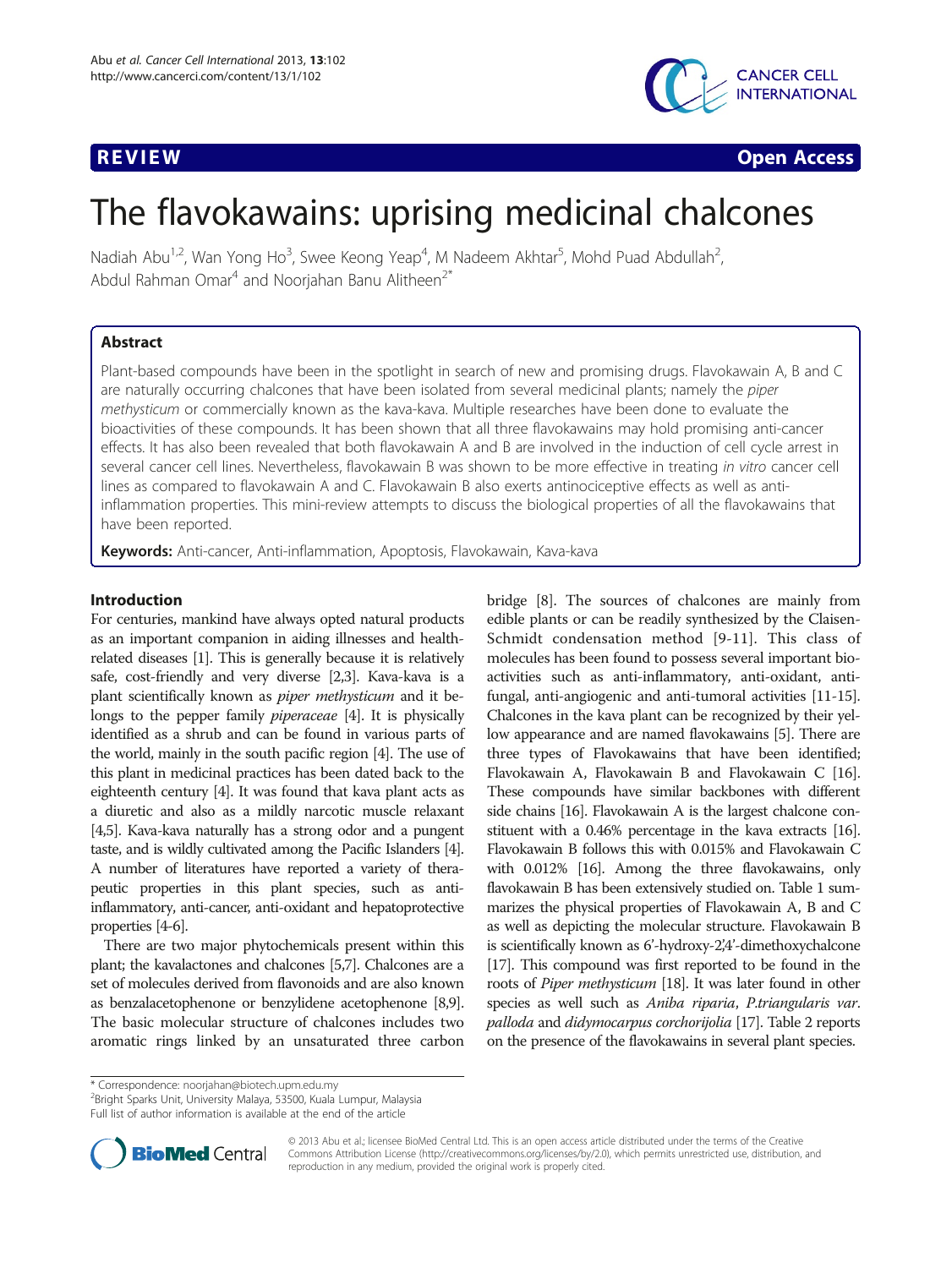| <b>Properties</b>   | Flavokawain A                   | <b>Flavokawain B</b>                                | <b>Flavokawain C</b>       |
|---------------------|---------------------------------|-----------------------------------------------------|----------------------------|
| Molecular weight    | 314.33 g mol <sup>-1</sup>      | $284.31$ g mol - 1                                  | 300.31 g mol <sup>-1</sup> |
| Molecular formula   | $C_{18}H_{18}O_5$               | $C_{17}H_{16}O_4$                                   | $C_{17}H_{16}O_5$          |
| Molecular structure | $H_3CO$<br>`OCH3<br><b>OCH3</b> | OН<br>$\circ$<br>$H_3C_{\gamma}$<br>CH <sub>3</sub> | ,cн,<br>HO<br>HO           |
| Physical appearance | Yellow crystalline              | Yellow crystalline                                  | Yellow crystalline         |
| Melting point       | 111-115°C                       | 96-98°C                                             | 185-188°C                  |

<span id="page-1-0"></span>Table 1 A summary of the properties of all three Flavokawains based on the findings of Dharmaratne et al., [[16](#page-5-0)]

# Flavokawain A

#### Anti-inflammatory activity

The anti-inflammation activity of flavokawain A was examined by Kwon et al. in 2013 [\[23\]](#page-5-0). Kwon et al. conducted the research by inducing inflammation via LPS-stimulated RAW 264.7 cells [[23](#page-5-0)]. Flavokawain A significantly suppressed the expression of iNOS and COX2. This is most likely accomplished by the inhibition of NF-ΚB pathway [\[23](#page-5-0)]. The halted production of these proteins also subdued the expression of NO and  $PGE_2$  [[23](#page-5-0)]. Upstream of iNOS and COX2, the activation of JNK and p38 MAPK were also inhibited. Additionally, flavokawain A inhibited the activation of AP-1 pathway upon the induction with LPS [[23](#page-5-0)]. Moreover, flavokawain A also suppressed the expression of several pro-inflammatory cytokines including IL-6, IL-1B and TNF-  $\alpha$  [\[23](#page-5-0)].

#### Anti-cancer activity

Flavokawain A has been found to possess potential anticancer properties. For instance, in a research conducted by Tang et al. in 2008 [\[24\]](#page-5-0), flavokawain A affected the cell cycle regulation of a p53-wild-type bladder cancer cell line (RT4). It was found that flavokawain A increased the amount of p21 and p27 cell cycle regulatory proteins and induced a G1 arrest [\[24\]](#page-5-0). Furthermore, it was discovered

Table 2 Plant species that have been reported to contain the Flavokawains

| Family                       | Flavokawain   | References |  |  |
|------------------------------|---------------|------------|--|--|
| <b>Zingiberaceae</b>         |               |            |  |  |
| Alpinia pricei Hayata        | Flavokawain B | $[19]$     |  |  |
| Alpinia pricei rhizome       |               | [20]       |  |  |
| Kava                         |               |            |  |  |
| Piper methysticum            | Flavokawain A | $[17]$     |  |  |
| P. triangularis var. pallida | Flavokawain B | $[17]$     |  |  |
| Didymocarpus corchorijolia   | Flavokawain C | $[17]$     |  |  |
| Aniba riparia                |               | [21]       |  |  |
| Annonaceae                   |               |            |  |  |
| Goniothalamus gardneri       | Flavokawain A | [22]       |  |  |

that in p53-mutant-type T24 cells, flavokawain A induced a G2/M arrest instead [\[24\]](#page-5-0). Tang et al. [[24](#page-5-0)] suggested that the molecular mechanism underlying this occurrence was through the reduction of inhibitory kinases, Myt1 and Wee1 [\[24](#page-5-0)]. In a similar study conducted by Zi et al. in 2005, [[7](#page-5-0)] flavokawain A was shown to execute a mitochondriadependent apoptosis in T24 cells. Flavokawain A was proven to induce apoptosis in T24 bladder cancer cell line through the dependency on Bax, a mitochondrial protein [\[7\]](#page-5-0). The study reported that this compound also cleaved caspase 3, caspase 9 and poly- (ADP-ribose) polymerase to induce apoptosis in a dose-dependent manner [\[7](#page-5-0)]. This notion was also supported when there were changes in the mitochondrial membrane potential that lead to the release of cytochrome C [\[7\]](#page-5-0). Moreover, the ratio of Bax/Bcl-xl changed upon the treatment of flavokawain A. The ratio increased gradually until 650% in a time dependent manner [\[25\]](#page-5-0). Expectantly, this compound also decreased the level of X-linked inhibitor of apoptosis (XIAP) and survivin in T24 cells [[25\]](#page-5-0). In an in-vivo xenograft model of bladder cancer, flavokawain A significantly decreased the tumor volume by approximately 57% [\[7](#page-5-0)].

#### Flavokawain B

#### Anti-inflammatory activity

The anti-inflammatory property of flavokawain B was assessed by a study conducted by Lin et al. in 2009 [\[25](#page-5-0)]. The study tested this compound against LPS-induced RAW 264.7 cells [\[25](#page-5-0)]. It was found that flavokawain B had an impressive effect in inhibiting nitric oxide production with an IC<sub>50</sub> of 9.8 μM, lesser than the positive control used, curcumin [\[25](#page-5-0)]. Additionally, flavokawain B also inhibited PGE2 in a dose-dependent manner [\[25](#page-5-0)]. Similarly, these effects were also seen in the inhibition of TNF- $\alpha$ , a cytokine that is regularly involved in inflammation [\[25](#page-5-0)]. Furthermore, further analysis on the alteration of iNOS and COX-2 protein were also measured. Flavokawain B was found to inhibit the expression of both proteins depending on the concentration. To further clarify the activated inflammatory pathway upon the exposure of flavokawain B, NF- κB – related proteins were tested [\[25\]](#page-5-0). Results showed that flavokawain B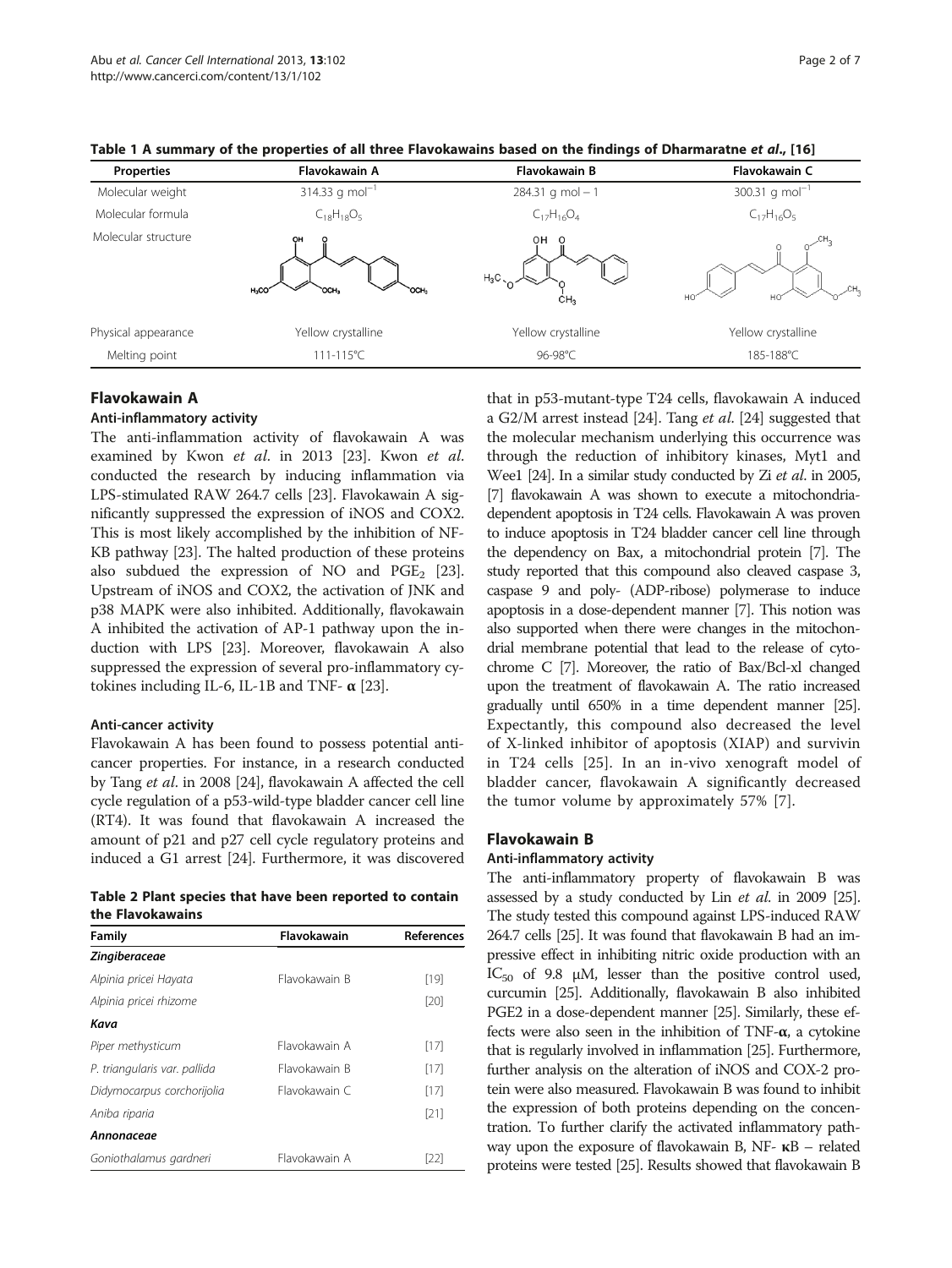inhibited  $\kappa$  activation by degrading the inhibitory subunit IkBα and inhibiting the activation of Iκκ [[25](#page-5-0)]. Furthermore, flavokawain B has been found to significantly inhibit COX-I at 100 μg/ml, as well as COX-II enzyme [\[26](#page-5-0)].

#### Antinociceptive activity

Two studies by Mohamad *et al.* [[27,28\]](#page-6-0) proved that flavokawain B has the potential to be developed into an antinocicepetive drug. Through the acetic acid-induced abdominal writhing test, it was discovered that at 128.6 mg/kg, the positive control, acetylsalicylic acid exhibited the same effect as flavokawain B when the dose was 10 mg/kg [\[27\]](#page-6-0). This indicates that flavokawain B was 68 fold more effective than acetylsalicylic acid [[27\]](#page-6-0). This indictment also suggests that the activity of flavokawain B may involve inhibition of cyclooxygenases or lipooxygenases [\[27](#page-6-0)]. Moreover, flavokawain B was more effective when it is being administered intraperitoneally rather than orally by seven-fold [\[27\]](#page-6-0). To further elucidate the antinociceptive activity of flavokawain B, Mohamad et al. conducted another study and suggested that flavokawain B operates via the activation of the NO-cGMP-PKC-ATP-sensitive K + channels pathway [\[28\]](#page-6-0).

# Anti-cancer properties

Researches in treating cancer, and better yet, preventing this disease has been significantly expanding. To date, the number of treatments varies and ranges from radiotherapy to herbal, alternative medicine. The most opted way of treating neoplasm is by administering drugs to the patient [\[29](#page-6-0)]. Flavokawain B has been found to be cytotoxic towards several important cancer cell lines. The most recent study was done by Ji et al. whom discovered the cytotoxic effects of flavokawain B on osteosarcoma cell lines [\[30\]](#page-6-0). This study revealed that flavokawain B exuded an apoptotic effect on these osteosarcoma cancer cell lines via the activation of caspase 3/7, caspase 8 and caspase 9 [\[30](#page-6-0)]. Furthermore, flavokawain B was also shown to down-regulate several anti-apoptotic proteins such as Bcl-2 and survivin [[30](#page-6-0)]. Consequently, this compound also up-regulated various proapoptotic proteins including Bax, Fas and Puma [[30\]](#page-6-0). Moreover, it was also observed, that flavokawain B induced a G2/M arrest by increasing Myt1 levels and concomitantly decreasing cdc2, cyclin B1 and cdc25c levels [\[30\]](#page-6-0). Interestingly, it has also been noted that flavokawain B decreased the migration and invasion ability of osteosarcoma cell lines [[30\]](#page-6-0). This attribute is a favorable property especially in treating highly metastastic cancer cells.

Oral carcinoma is becoming more prevalent, especially in the South and Pacific Asia region [\[31](#page-6-0)]. Flavokawain B was shown to be cytotoxic towards the HSC-3, A-2058, Cal-27 and A-549 cell lines [\[19\]](#page-5-0). In normal gingival fibroblast cell line interestingly, flavokawain B showed very minimal cytotoxic effect [\[19\]](#page-5-0). Additionally, this compound was proven to cause a cell cycle arrest in the HSC-3 cell line. The number of cells in the G2/M phase increased in comparison with the control upon 12 hours of posttreatment [[19](#page-5-0)]. The arrest in the G2/M phase may involve the inhibition of several important cyclin/cdk complexes. Hseu et al. in 2012, proposed that flavokawain B was involved in the inactivation of Cdc2, Cdc25c, Cyclin A and Cyclin B1 in HSC-3 cell line. Furthermore, it was also proven that this compound caused a shift in the mitochondrial membrane permeabilization potential, indicating that treated cells had a compromised mitochondria [[19](#page-5-0)]. Furthermore, mitochondrial-related proteins were also regulated upon the induction of flavokawain B. Cytochrome c for instance, was found to be upregulated in the cytosol in a dose-dependent manner [\[19\]](#page-5-0). Moreover, flavokawain B also induced apoptosis in human oral adenoid cystic cancer, ACC-2 [[32](#page-6-0)]. Flavokawain B was shown to induce G2/M arrest and induce the release of cytochrome c [\[32\]](#page-6-0). This subsequently lead to the activation of caspase 3 and the cleavage of the PARP enzyme [[32](#page-6-0)].

Apart from HSC-3 cell line, flavokawain B can also be cytotoxic towards synovial sarcoma cell lines [\[33\]](#page-6-0). A study by Sakai et al. in 2011 [[33\]](#page-6-0), used two synovial sarcoma lines, SYO-1 and HS-SY-II to test for the cytotoxic activity of flavokawain B. Upon treatment, both the SYO-1 and HS-SY-II cell lines exhibited pro-apoptotic morphology such as cell membrane blebbing and cell shrinkage [\[33](#page-6-0)]. It is suggested that flavokawain B impeded cell growth in a concentrationdependent manner [\[33](#page-6-0)]. The increment of expression of caspase 8, 9 and 3/7 implied that flavokawain B activates the death-receptor and mitochondrial-mediated apoptotic mechanism [\[33](#page-6-0)]. Moreover in flavokawain B-induced SYO-I and HS-SY-II cells, the expressions of death receptor 5, Bim and Puma were up-regulated while the expression of survivin, an anti-apoptotic protein was down-regulated [\[33](#page-6-0)]. Another proapoptotic protein, Bak was also up-regulated when treated with flavokawain B at a concentration of 7.5 μg/ml [\[33](#page-6-0)].

Flavokawain B was also found to induce apoptosis in several prostate cancer cell lines while having insignificant effects on the normal prostate cell line [\[34\]](#page-6-0). This predicament is based on the morphology changes that occur in flavokawain B-treated cells which include, cell shrinkage, cell blebbing, nuclear fragmentation and condensation [[34](#page-6-0)]. Additionally, Tang et al. [34] also discovered that flavokawain B induced apoptosis by the activation of several caspases in DU145 and PC-3 cell lines [[34](#page-6-0)]. The cleavage of PARP, a pro-apoptotic protein was also seen in DU145 and PC-3 cell lines when induced with flavokawain B [[34](#page-6-0)]. Besides, this compound increased the expression of several pro-apoptotic proteins, Bim, Bax and Puma, and conversely decreased the expression, of XIAP and survivin, both are anti-apoptotic proteins [[34](#page-6-0)]. Interestingly, Li et al., 2012, conducted another study regarding the effects of flavokawain B on several other prostate cancer-related cell lines such as LAPC4, C4-2B, LNCaP, 22RV1 and WPMY-1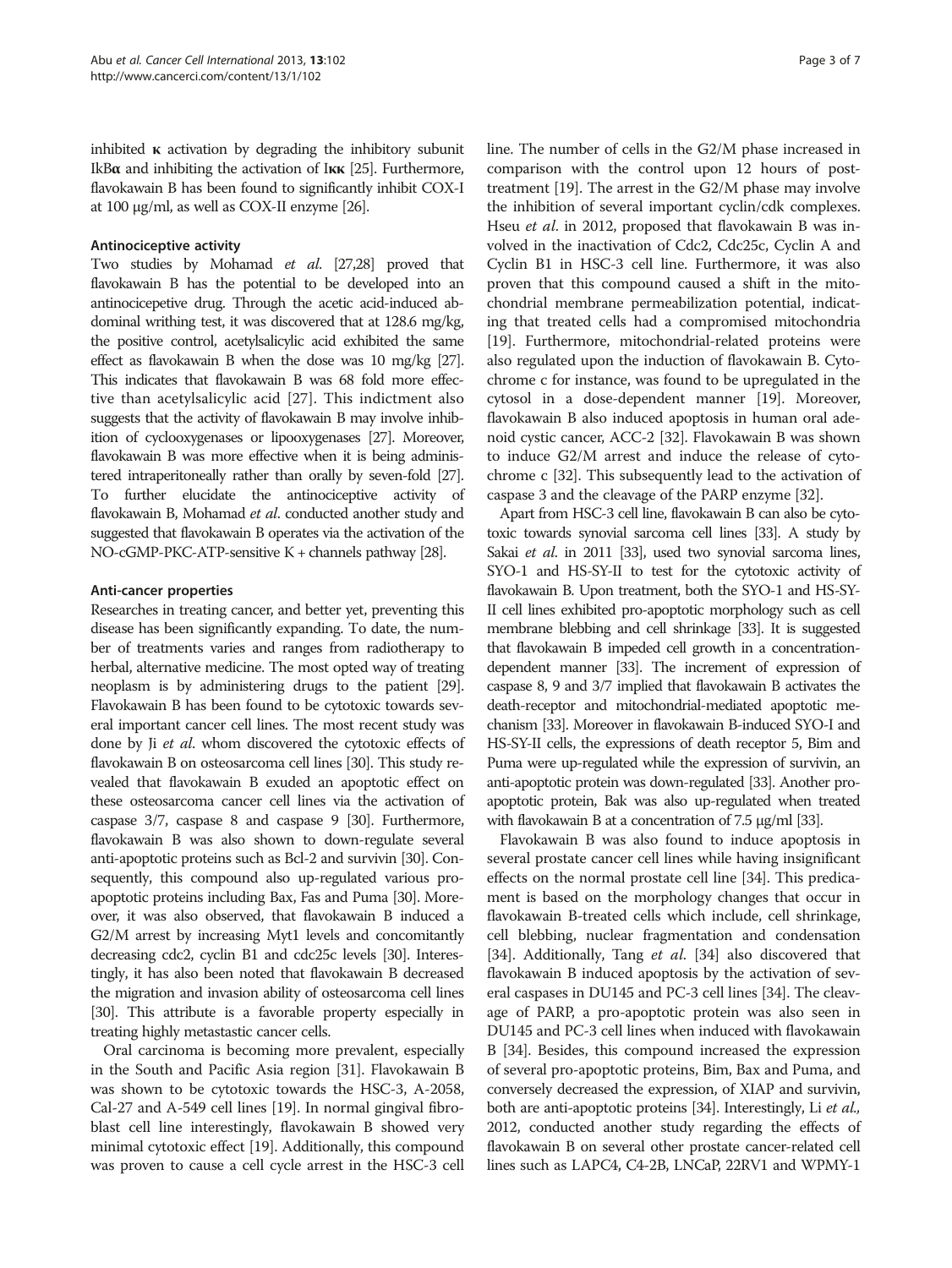[[35](#page-6-0)]. This study showed that flavokawain B downregulated AR protein expression in all cell lines [[35\]](#page-6-0). Additionally, flavokawain B also downregulated the expression of the AR target protein, PSA [\[35](#page-6-0)]. At the transcription level, flavokawain B significantly decreased the mRNA expression of AR, PSA and TMPSS2 in LNCaP and C4-2B cell lines [[35](#page-6-0)]. It wasl aslo deiscovered that, flavokawain B decreased the level of AR through the downregulation of the SP1 protein expression [\[35](#page-6-0)].

Additionally, flavokawain B was also found to inhibit HCT116, a colon cancer cell line [[6](#page-5-0)]. Kuo et al. [\[6\]](#page-5-0), reported that flavokawain B induced an anti-proliferation state of HCT116 cells when treated with 5–50 μM of the compound. This observation was supported when the level of cleaved-PARP protein was noticeable at 50 μM of treatment [[6](#page-5-0)]. The mitochondrial-induced apoptosis pathway was proposed because of the loss of the mitochondrial potential, release of cytochrome c and translocation of Bak [[6](#page-5-0)]. Kuo et al. also found that GADD153, a marker for endoplasmic reticulum stress, was significantly upregulated. This further confirms the mitochondria-mediated apoptosis [\[6](#page-5-0)]. Additionally, BCL-2, an anti-apoptotic protein, downstream of GADD153 was downregulated when induced with flavokawain B [[6](#page-5-0)]. Furthermore, it was discovered that flavokawain B increased the level of ROS and p38, both contributing to the execution of apoptosis [\[6](#page-5-0)]. Likewise to Hseu et al. 2012, flavokawain B was also found to induce a G2/M arrest in HCT116 cells [\[6\]](#page-5-0).

Another study was conducted by An et al. in 2012, addressed the anti-neoplastic activity of flavokawain B on non-small cell lung cancer, H460 cells. The findings were similar to the other studies conducted; flavokawain B induced a mitochondrial-dependent apoptosis pathway [\[36\]](#page-6-0). This study showed that flavokawain B induced the release of cytochrome c and deregulated the BcL-xL/Bax ratio [\[36\]](#page-6-0). Likewise to other studies, it was also proven that flavokawain B down-regulated the anti-apoptotic proteins, XIAP and survivin [\[36](#page-6-0)]. Additionally, it was found that flavokawain B activated the MAPK pathway and subsequently the JNKmediated apoptotic pathway [\[36](#page-6-0)]. The effects of flavokawain B on uterine leiomyosarcoma cell lines were tested by Eskander et al. 2012. Similar to other studies, this study also concluded that flavokawain B induced a G2/M arrest in treated cells [[37\]](#page-6-0). Furthermore, also in accordance with other findings, flavokawain B up-regulated several pro-apoptotic proteins such as death receptor 5, Puma and Bim, and also down-regulated IAP and survivin [\[37](#page-6-0)].

Another recent study on the anti-cancer mechanism of flavokawain B was conducted on squamous carcinoma cells, KB cells [\[38](#page-6-0)]. Lin *et al.* in 2012, designed the study to determine the apoptotic, anti-proliferative activity and antimetastatic activity of flavokawain B on KB cells [\[38](#page-6-0)]. This study also prove that flavokawain B induced a G2/M arrest as evidenced by the reduction of cyclin A, cyclin B1, cdc2,

cdc25c and increment of p53, p21 and wee1 [\[38\]](#page-6-0). The induction of apoptosis on the other hand, was substantiated by the activation of caspase 3,-8 and −9 as well as the cleavage of PARP [\[38](#page-6-0)]. Additionally, the levels of Bid and Bax were increased coupled with the decrement of Bcl2 [\[38](#page-6-0)]. As an anti-metastatic drug, flavokawain B remains promising as it inhibited the expression of matrix-metalloproteinase 9 and urokinase plasminogen activator [\[38\]](#page-6-0).

Besides in vitro, analyses on in vivo model were also conducted by some studies [[7,24](#page-5-0)[,34\]](#page-6-0). A research by Tang et al. tested the compound flavokawain B on nude mice induced with DU145 cells. Expectantly, flavokawain B significantly reduces the growth of these tumors by approximately 67% [\[34](#page-6-0)]. The level of Bim was found to be increased in tumor lysates as compared to the untreated control [\[34\]](#page-6-0). Additionally, it was reported that there were no necropsy or growth irregularities in the treated mice [\[34](#page-6-0)]. The anti cancer in vivo effects of flavokawain B in KB xenograft models was also tested [\[38](#page-6-0)]. Flavokawain B significantly reduced the growth of the tumor as proven by the augmentation of apoptotic DNA fragmentation [\[38](#page-6-0)]. Li et al. 2012, also studied the interaction of flavokawain B on two patient-derived prostate cancer xenografts in mice. The study found that flavokawain B inhibited the growth of the tumor, reduced the expression of AR as well as the levels of serum PSA [\[35](#page-6-0)].

#### Other properties

Additionally, a research conducted by Feroz et al. studied the interaction between flavokawin B and human serum albumin [[39\]](#page-6-0). The efficacy of the pharmacokinetics and pharmacodynamics of a certain drug once it is inside the body is greatly dependent on its interaction with plasma protein [\[39](#page-6-0)]. It is well known that human serum albumin is a major player in the transport of various ligands [\[39\]](#page-6-0). As expected, flavokawain B was found to interact with human serum albumin similarly to other flavonoids [\[39](#page-6-0)]. The binding essentially comprises of hydrophobic interactions including hydrogen bonding [\[39\]](#page-6-0).

# Flavokawain C

#### Anti-cancer properties

Flavokawain C has been tested for its anti-cancer activities against several bladder cancer cell lines [[7](#page-5-0)]. The results showed that flavokawain C induced an anti-proliferative and an apoptotic state in these cell lines (T24, RT4 and EJ cells) [[7\]](#page-5-0). The  $IC_{50}$  of flavokawain C was promising as it was relatively low  $(\leq 17 \mu M)$  [\[7](#page-5-0)]. Additionally, in two liver cancer cell lines, L02 and HepG2, flavokawain C had a substantially higher  $IC_{50}$  value (<60  $\mu$ M) as compared to the bladder cancer cell lines [\[40\]](#page-6-0). Nevertheless, further analysis should be done to determine flavokawain C's effects on normal cell lines.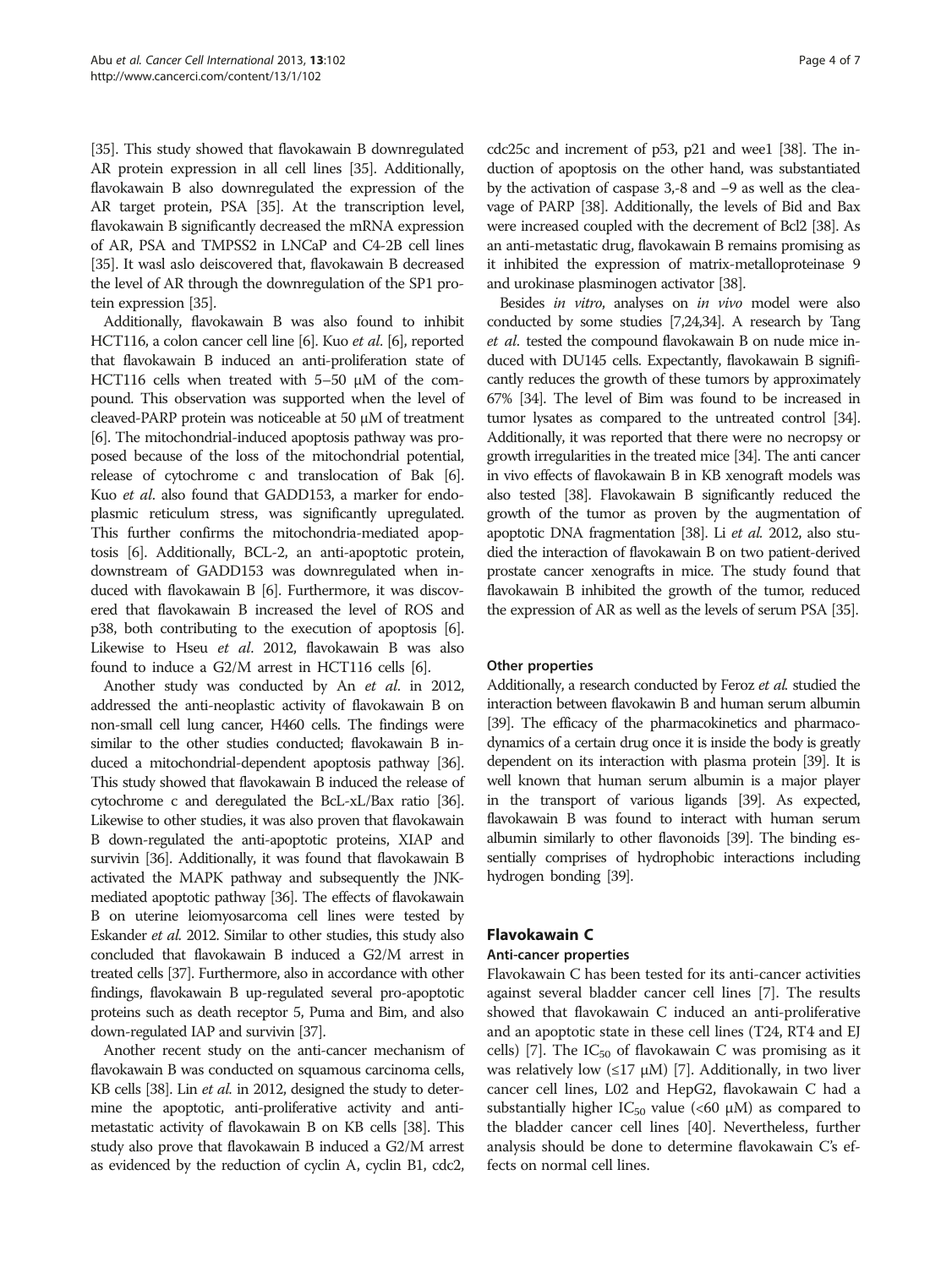#### Comparison of the induction of apoptosis

Through the findings of these studies, it can be suggested that the anti-cancer action of flavokawain A is dependent on the p53 status of the cancer cells. In the p53-wild type cancer cells, flavokawain A is more likely to induce a G1 arrest instead of a G2/M arrest in the p53-mutant cells. This statement needs further proof to definitively conclude whether the effect of flavokawain A is p53-dependent. Majority of the studies conducted suggest that flavokawain B induces apoptosis both through the mitochondria-dependent pathway and death-receptor pathway. Additionally, flavokawain B induces G2/M arrest in most of the tested cell lines regardless of the p53 status, unlike flavokawain A.

Since inflammation plays a major role in cancer progression, the anti-inflammatory effects of flavokawain A and B should also be considered in elucidating its anti-cancer activity. Flavokawain A and B inhibited the NF-κB pathway and subsequently the JNK pathway. This suggest that flavokawain A and B may also induce TNF-α-mediated apoptosis [[41\]](#page-6-0). The JNK pathway may also induce changes in the mitochondria membrane potential [[41,42](#page-6-0)]. This may consequently lead to the release of cytochrome c and the activation of caspases as observed in several studies [\[42](#page-6-0)]. Additionally, most of the studies revealed that there were changes in the expression level of some mitochondrialrelated proteins, especially in the BCL2 family [\[30,33](#page-6-0)]. A summary of the  $IC_{50}$  values of all three flavokawains in various cell lines is provided in Table 3.

#### Structure-activity relationship

All three flavokawains share a similar backbone bearing a 2'-hydroxy-4', 6'-dimethoxychalcone [\[16](#page-5-0)]. The differences lay in the R-4 position; flavokawain A contains a methoxy group, flavokawain B only retains the designated hydrogen, and flavokawain C with an extra hydroxyl group [[16](#page-5-0)]. All three molecules have the same physical structure except for the melting point. In terms of bioactivity, based on evidenced studies, both flavokawain A and flavokawain B possess anti-inflammatory activity at almost similar concentrations [[23,25\]](#page-5-0). The difference in the methoxy group did not account for a substantial difference. The difference in the  $IC_{50}$  of the flavokawains against three bladder cancer cell lines (T24, RT4, and EJ) and two liver cancer cell lines (HepG2 and LO2) can be assessed to determine the structure-activity relationship. The  $IC_{50}$  of flavokawain A is slightly higher than the other two flavokawains in the bladder cancer cell lines [[7](#page-5-0)[,40\]](#page-6-0). In the liver cancer cell lines however, flavokawain A did not have an  $IC_{50}$  value, unlike flavokawain B and C [\[40\]](#page-6-0). This is probably due to difference in the side chain. Bearing a methoxy group could introduce steric hindrance and possibly explain the decrease in anti-cancer activity as compared to the other two flavokawains [[43](#page-6-0)].

|  | Table 3 A summary of <i>in vitro</i> IC <sub>50</sub> of Flavokawain A, B, C |  |  |  |  |  |
|--|------------------------------------------------------------------------------|--|--|--|--|--|
|  | in selected cancer cell lines                                                |  |  |  |  |  |

| Flavokawain   | <b>Cancer cell lines</b> | $IC_{50}$ $µM$   |
|---------------|--------------------------|------------------|
| Flavokawain A | T24                      | ~17              |
|               | RT4                      | ~17              |
|               | EJ                       | ~17              |
|               | $L-02$                   | n.c.             |
|               | HepG2                    | n.c.             |
| Flavokawain B | KB                       | $20.05 \pm 0.4$  |
|               | MCF-7                    | $49.30 \pm 1.8$  |
|               | Ca Ski                   | $31.10 \pm 1.3$  |
|               | <b>HCT116</b>            | ~25              |
|               | A549                     | ~25              |
|               | <b>HFW</b>               | ~25              |
|               | NIH3T3                   | ~25              |
|               | MRC5                     | $17.2 \pm 0.5$   |
|               | T <sub>24</sub>          | 4.39-8.80        |
|               | RT4                      | ~18              |
|               | EJ.                      | $-9-18$          |
|               | LAPC4                    | 32               |
|               | LNCaP                    | 48.3             |
|               | $PC-3$                   | 6.20             |
|               | <b>DU145</b>             | 3.90             |
|               | WPMY-1                   | 2.25             |
|               | 22RV1                    | 16.6             |
|               | $C4-2B$                  | 2.2              |
|               | $L-02$                   | $35.15 \pm 2.56$ |
|               | HepG2                    | $62.38 \pm 5.04$ |
|               | HSC-3                    | ~18              |
|               | $Cal-27$                 | $-27$            |
|               | A-2058                   | ~18              |
|               | SYO                      | $-9-18$          |
|               | HS-SY-II                 | $~18 - 27$       |
|               | H460                     | 18.2             |
|               | ACC-2                    | $4.69 \pm 0.43$  |
|               | T <sub>24</sub>          | $-8-17$          |
| Flavokawain C | RT4                      | $~1.5 - 17$      |
|               | EJ                       | ~8.33            |
|               | $L-02$                   | $57.04 \pm 2.32$ |
|               | HepG2                    | $59.48 \pm 2.72$ |

[[6](#page-5-0),[7](#page-5-0),[19,24](#page-5-0),[25](#page-5-0)[,33](#page-6-0)-[35,](#page-6-0)[38](#page-5-0),[40\]](#page-6-0).

#### Toxicity

The kava plant has long been used in traditional practices as an herbal tonic [[4](#page-5-0)]. Nevertheless, there have been reports claiming that the flavokawains may cause hepatotoxicity [\[44\]](#page-6-0). This is due to the cases that kava extracts may cause several hepatic failures in consumers [[45](#page-6-0)]. A study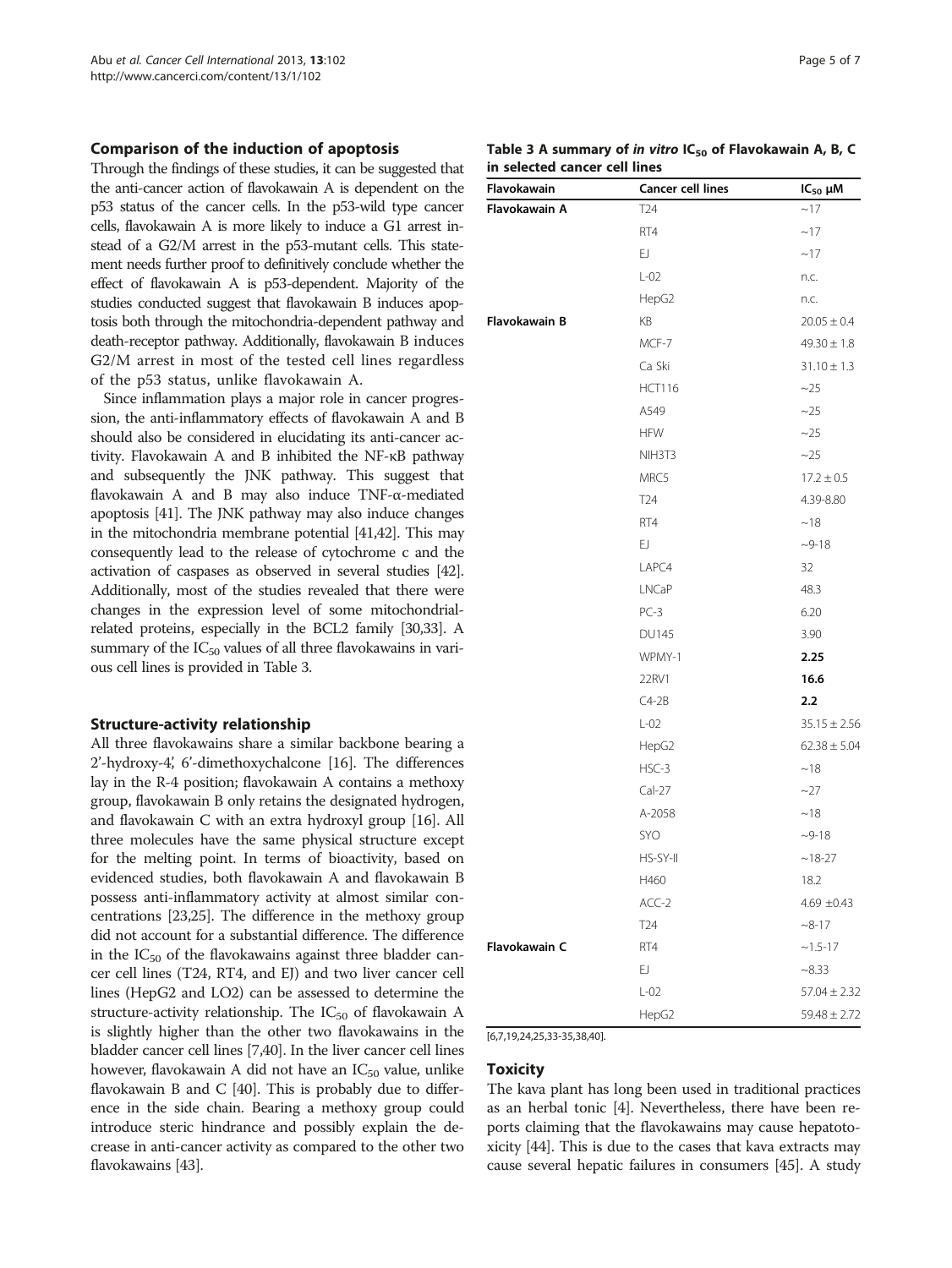<span id="page-5-0"></span>by Zhou et al. [[46](#page-6-0)] also suggested that flavokawain B is a hepatotoxin in the kava extracts [\[46\]](#page-6-0). However, there have been no reports on any liver damages when in vivo studies were done [\[34](#page-6-0)]. Teschke et al. [\[44\]](#page-6-0) has asserted that the liver toxicity cases were only reported in the South pacific region and this is probably due to the tropical humidity and temperature. The kava plants may have been contaminated by mould hepatotoxins instead [\[47](#page-6-0)]. Teschke et al. [\[44\]](#page-6-0) also stated that the level of flavokawain B in the kava extracts is too low to be causing liver injury [[47](#page-6-0)]. There is a need to determine the acute and subchronic toxicity in vivo to further clarify whether the flavokawains are safe to be consumed and developed into the pharmaceutical line.

# Conclusion

The Flavokawains are becoming more favorable in becoming anti-cancer agents candidates. Most of the studies reveal that the flavokawains induce apoptosis instead of necrosis in cancer cell lines. This is generally a promising factor if it is further developed into the commercial line. Flavokawain A and flavokawain B has been found to interact with several important molecular proteins and signaling pathways. Additonally, the flavokawains (A and B) were shown to inhibit the NF- κB pathway and the inflammatory process in vitro. The flavokawains also exhibited anti-cancer activities in xenograft models. Even though there have been reports regarding the liver toxicity induced by flavokawain B, this assertion has been refuted. The flavokawains still remain a potential group of molecules that can be used as anti-cancer agents. However, further in depth studies must be done in order to fully understand the mechanism underlying flavokawain's potent activity.

#### Competing interests

The authors declare that they have no competing interests.

#### Authors' contributions

NA did the literature search and drafted the manuscript. NBMA, WYH, SKY, MNA, MPA, ARO conceived the idea, contributed to the discussion and edited the manuscript. All authors read and approved the final manuscript.

#### Author details

<sup>1</sup> Faculty of Biotechnology and Biomolecular Science, Universiti Putra Malaysia, 43400 Serdang, Malaysia. <sup>2</sup>Bright Sparks Unit, University Malaya, 53500, Kuala Lumpur, Malaysia. <sup>3</sup>The University of Nottingham Malaysia Campus, 43500 Semenyih, Malaysia. <sup>4</sup>Institut of Bioscience, Universiti Putra Malaysia, 43400 Serdang, Malaysia. <sup>5</sup>Faculty of industrial Science s & Technology, Universiti Malaysia Pahang, Lebuhraya Tun Razak 26300, Kuantan, Pahang, Malaysia.

#### Received: 24 June 2013 Accepted: 11 October 2013 Published: 22 October 2013

#### References

- 1. Farnsworth N, Akerele O, Bingel A, Soejarto D, Guo Z: Medicinal plants in therapy. Bull World Health Organ 1985, 63:16.
- 2. Rocha AB, Lopes RM, Schwartsmann G: Natural products in anticancer therapy. Curr Opin Pharmacol 2001, 1:5.
- Fabricant DS, Farnsworth NR: The value of plants used in traditional medicine for drug discovery. Value Plant Tradit Med Drug Discov 2001, 109:6.
- 4. Lebot V, Merlin M, Lindstrom L: Kava: the pacific elixir: the definitive quide to its ethnobotany, history, and. Chemistry: Yale University Press; 1997.
- 5. Schwabe K-P: Kava-kava extract, process for the production thereof and use thereof. In. Edited by Patent US, vol. 5296224. United States: Dr. Wilmar Schwabe GmbH & Co.; 1994.
- 6. Kuo Y-F, Su Y-Z, Tseng Y-H, Wang S-Y, Wang H-M, Chueh PJ: Flavokawain B, a novel chalcone from alpinia pricei hayata with potent apoptotic activity: involvement of ROS and GADD153 upstream of mitochondriadependent apoptosis in HCT116 cells. Free Radic Biol Med 2010, 49:13.
- 7. Zi X, Simoneau AR, Flavokawain A: A novel chalcone from kava extract, induces apoptosis in bladder cancer cells by involvement of Bax protein-dependent and mitochondria-dependent apoptotic pathway and suppresses tumor growth in mice. Cancer Res 2005, 65(8):7.
- 8. Szliszka E, Czuba ZP, Mazur B, Paradysz A, Krol W: Chalcones and dihydrochalcones augment TRAIL-mediated apoptosis in prostate cancer cells. Molecules 2010, 15:18.
- 9. Dimmock JR, Elias DW, Beazely MA, Kandepu NM: Bioactivities of chalcones. Curr Med Chem 1999, 6:25.
- 10. Echeverria C, Santibañez JF, Donoso-Tauda O, Escobar CA, Ramirez-Tagle R: Structural antitumoral activity relationships of synthetic chalcones. Int J Mol Sci 2009, 10:11.
- 11. Bandgara BP, Gawande SS, Bodade RG, Totre JV, Khobragade CN: Synthesis and biological evaluation of simple methoxylated chalcones as anticancer, anti-inflammatory and antioxidant agents. Bioorg Med Chem 2010, 18(3):6.
- 12. Shibata S: Anti-tumorigenic chalcones. Stem Cells 1994, 12:9.
- 13. Lahtchev KL, Batovska DI, Parushev SP, Ubiyvovkc VM, Sibirny AA: Antifungal activity of chalcones: a mechanistic study using various yeast strains. Eur J Med Chem 2007, 43(10):8.
- 14. Mojzis J, Varinsk L, Mojzisova G, Kostova I, Mirossay L: Antiangiogenic effects of flavonoids and chalcones. Pharmacol Res 2008, 57:7.
- 15. Nowakowska Z: A review of anti-infective and anti-inflammatory chalcones. Eur J Med Chem 2007, 42:13.
- 16. Dharmaratne HRW, Nanayakkara NPD, Khan IA: Kavalactones from piper methysticum, and their 13 C NMR spectroscopic analyses. Phytochemistry 2002, 59:429.
- 17. Wollenweber E, Rehse C, Dietz VH: The occurrence of aurentiacin and flavokawin B on pityrogramma triangularis Var. Pallida and didymocarpus species. Phytochemistry 1981, 20(5):2.
- 18. Sauer HV, Hansel R: Kawalaktone und flavonoide aus einer endemischen piper-art Neu guineas. Planta med 1967, 15(4):15.
- 19. Hseu Y-C, Lee M-S, Wu C-R, Cho H-J, Lin K-Y, Lai G-H, Wang S-Y, Kuo Y-H, Kumar KJS, Yang H-L: The chalcone flavokawain B induces G2/M cell-cycle arrest and apoptosis in human oral carcinoma HSC-3 cells through the intracellular ROS generation and downregulation of the Akt/p38 MAPK signaling pathway. J Agric Food Chem 2012, 60:13.
- 20. Yang H-L, Chen S-C, Chen C-S, Wang S-Y, Hseu Y-C: Alpinia pricei rhizome extracts induce apoptosis of human carcinoma KB cells via a mitochondria-dependent apoptotic pathway. Food Chem Toxicol 2008, 46(10):6.
- 21. Fernandes J, Gottlieb O, Xavier L: Chemosystematic implications of flavonoids in aniba riparia. Biochem Syst Ecol 1978, 6(1):3.
- 22. Seidel V, Bailleul F, Waterman P: (Rel)-1beta,2alpha-di-(2,4-dihydroxy-6 methoxybenzoyl)-3beta, 4alpha-di-(4-methoxyphenyl)-cyclobutane and other flavonoids from the aerial parts of goniothalamus gardneri and goniothalamus thwaitesii. Phytochemistry 2000, 55(5):7.
- 23. Kwon D-J, Ju SM, Youn GS, Choi SY, Park J: Suppression of iNOS and COX-2 expression by flavokawain a via blockade of NF-κB and AP-1 activation in RAW 264.7 Macrophages. Food Chem Toxicol 2013, 58:7.
- 24. Tang Y, Simoneau AR, Xie J: Effects of the kava chalcone flavokawain a differ in bladder cancer cells with wild-type versus mutant. Cancer Prev Res 2008, 1:53.
- 25. Lin C-T, Kumar KJS, Tseng Y-H, Wang Z-J, Pan M-Y, Xiao J-H, Chien S-C, Wang S-Y: Anti-inflammatory activity of flavokawain B from alpinia pricei hayata. J Agric Food Chem 2009, 57:6.
- 26. Wu D, Nair MG, Dewitt DL: Novel compounds from piper methysticum forst (kava kava) roots and their effect on cyclooxygenase enzyme. J Agric Food Chem 2002, 50:4.